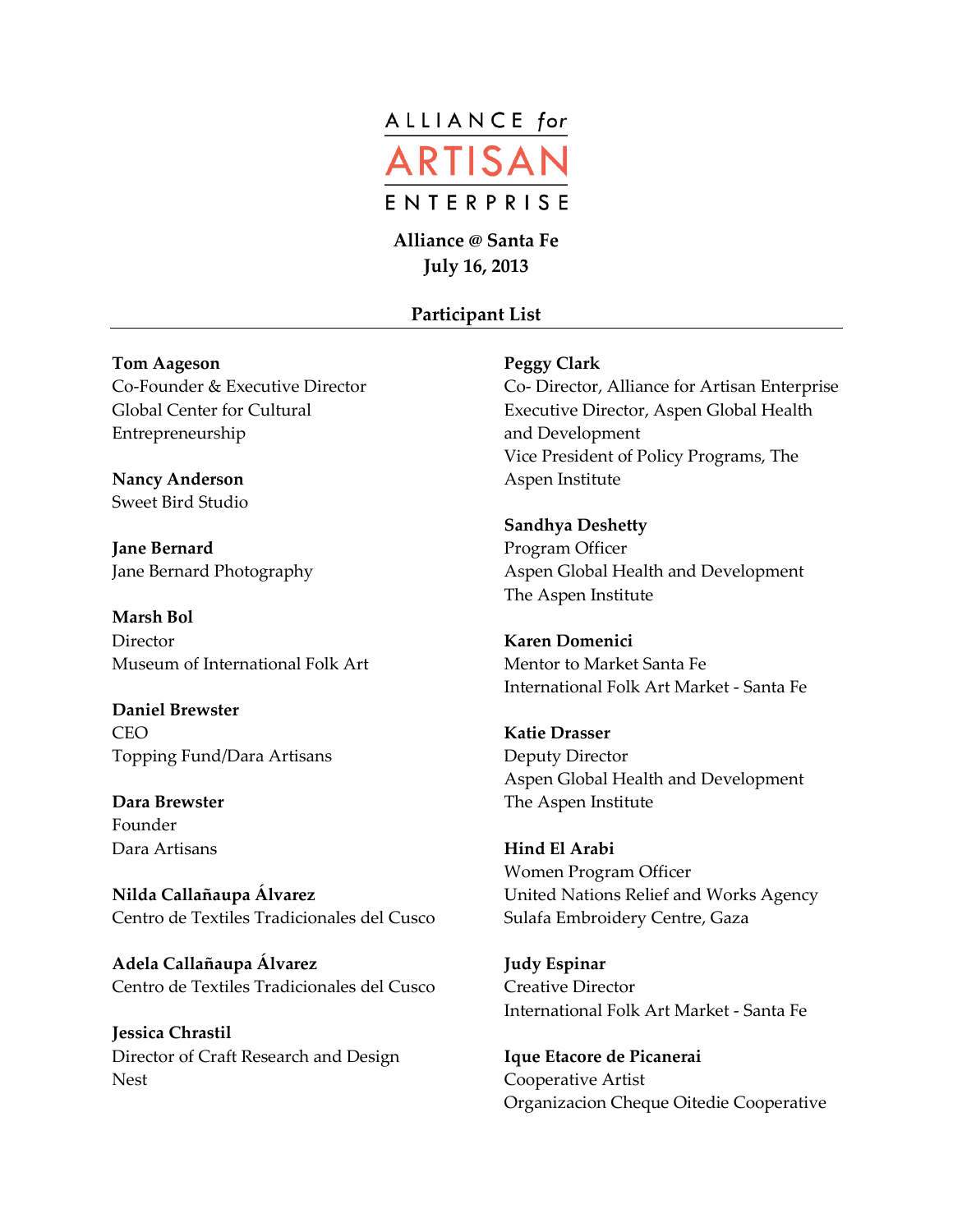**Adriana Etacore Picanere** Cooperative Artist Organizacion Cheque Oitedie Cooperative

**David Evans** Filmmaker David Evans Media

**Debbie Farah** CEO Bajalia International Group

**Karen Gibbs** Co-Director, Alliance for Artisan Enterprise President, ByHand Consulting

**Julia Gilroy** Artist Training Program International Folk Art Market - Santa Fe

**Doug Guiley** Vice President, International Sourcing west elm

**Madeleina Halley** Intern The Aspen Institute

**Rangina Hamidi** CEO Kandahar Treasure

**Karin Hazelkorn**

**Terri Hendrix** Tuareg Jewelry

**Ines Hinojosa** Organizacion Cheque Oitedie Cooperative

**Beth Huber** International Programs Officer GoodWeave

**Jennifer Isaacson** Cultural Revival

**Abigail Jacobs** Vice President, Brand Public Relations west elm

**Jean Johnson** Director of Product Development and Merchandising **SERRV** 

**Kaylynn Jordan** Founder ESNet

**Jon Jordan** Business Development ESNet

**Emily Kearney** Program Analyst Secretary's Office of Global Women's Issues U.S. Department of State

**Nusulah Kinene** Artisan/Manager Uganda Crafts 2000 Ltd

**Julie Koch-Beinke** Partner/President Alternatives

**Elhadji Koumama** Tuareg Jewelry

**Kellie Kreiser** Executive Director, Thunderbird for Good Thunderbird School of Global Management

**Kate Lewis** Director of Standards Martha Stewart Living Omnimedia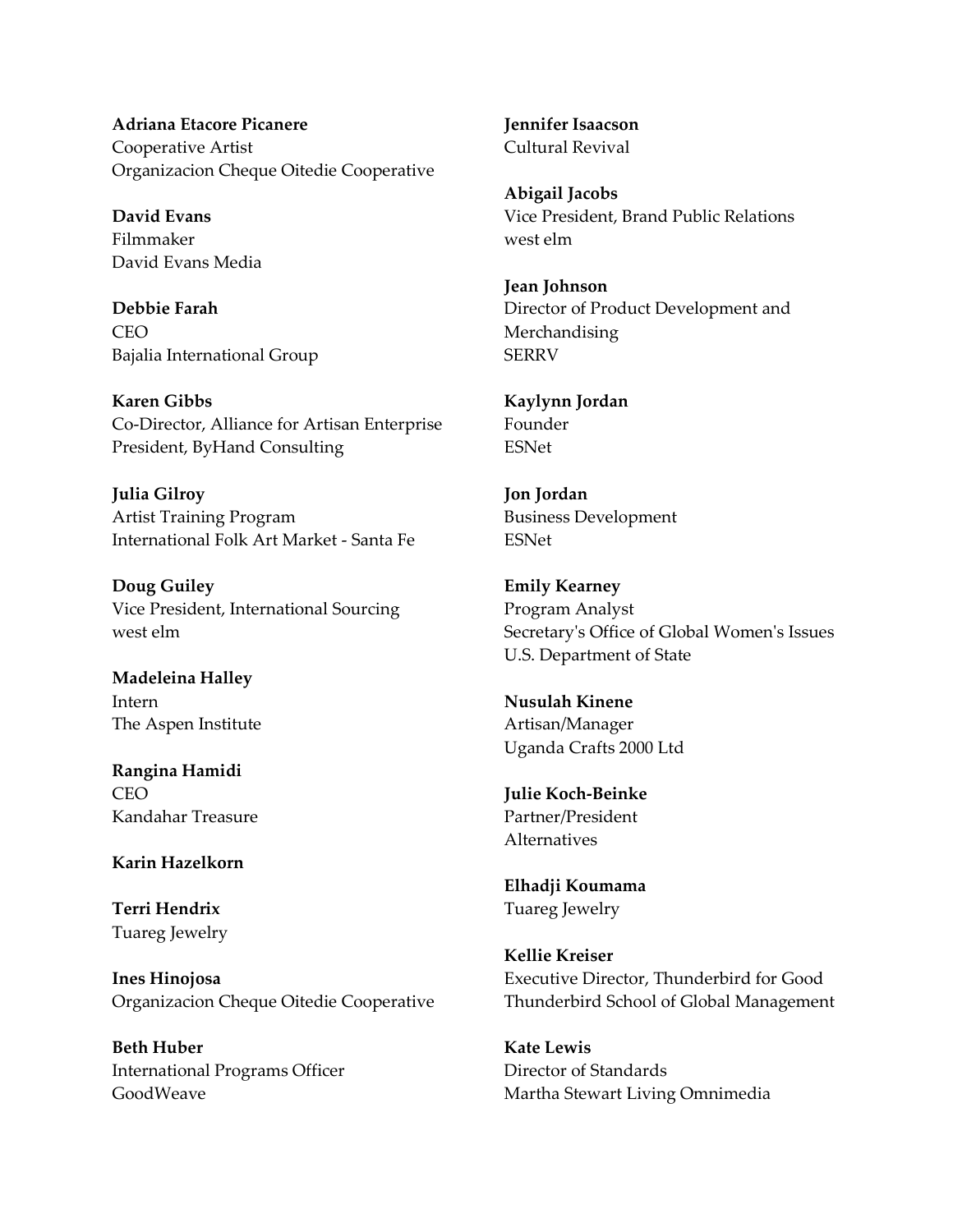**Docey Lewis** Owner Design Bank 505

**Michele Manatt** Chair, Council on Women's Leadership Meridian International Center

**Elise Mann** Program Associate Aspen Global Health and Development The Aspen Institute

**Lynda Marks** Director of Retail and Wholesale Operations National Museum of Women in the Arts

**Shawn McQueen-Ruggeiro** Executive Director International Folk Art Market - Santa Fe

**Marilyn Murphy** Managing Partner ClothRoads

## **Debbie Myers**

**Grace Nelson** Advisory Board Member Alliance for Artisan Enterprise

**Janet Nkubana** Managing Director & Co-Founder Gahaya Links

**Berthe Lalao Olga Razafinandriana SAHALANDY** 

**Colleen Pendleton** Owner Mercury Marketing International **Penny Peters** Mentor to Mentor Program International Folk Art Market – Santa Fe

**Alice Quan** Sr. Director, Product Development + Merchandise Innovation Walmart

**Sanjay Rajan CEO SLOWCOLOR** 

**Keith Recker** Editor & Founder Hand/Eye Magazine

**Aurora Rodriguez de Caura** Cooperative Artist

**Marideth Sandler** CEO Sandler Trade

**Greta Schettler** Senior Economic Policy Advisor Secretary's Office of Global Women's Issues U.S. Department of State

**Willa Shalit** Road to Market

**Joan Shifrin** President and Co-Founder Global Goods Partners

**Catherine Shimony** President and Co-Founder Global Goods Partners